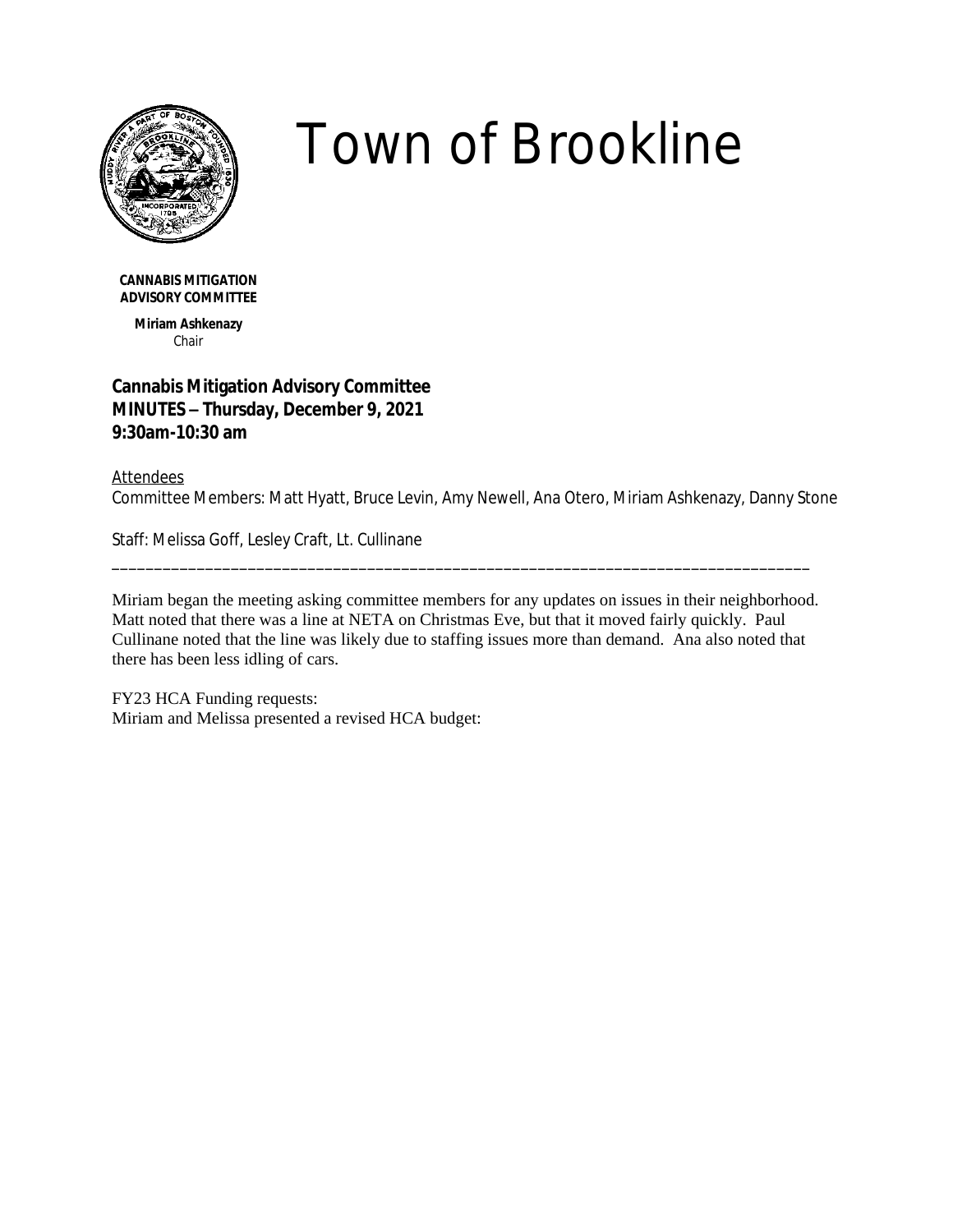|                              | <b>HCA FUNDING PROPOSALS</b>                          |                   |             |              |             |               |           |
|------------------------------|-------------------------------------------------------|-------------------|-------------|--------------|-------------|---------------|-----------|
|                              |                                                       |                   |             |              |             |               |           |
|                              | DEPARTMENT PERSONNEL REQUESTS                         |                   |             |              |             | FY23 vs. FY22 |           |
|                              |                                                       |                   | <b>FY22</b> |              | <b>FY23</b> | Variance      |           |
|                              | POLICE Public Consumption Enforcement (OT)            |                   |             |              | 50,000      |               |           |
|                              | POLICE Lt. Inspectional (OT)                          |                   |             | \$           | 30,916      |               |           |
|                              | POLICE Parking Enforcement Officers (2)               | \$                | 99.952      | \$           | 102.450     |               |           |
|                              | POLICE Police Bike Unit                               | \$                | 132,617     | \$           | $\sim$      |               |           |
| <b>GROUP HEALTH Benefits</b> |                                                       | \$                | 69,771      | $\mathsf S$  | 30,735      |               |           |
|                              | <b>TOTAL POLICE</b>                                   | \$                | 302.339     | \$           | 214,101 \$  |               | (88, 238) |
|                              | HEALTH Substance Abuse Counselor (Shift from Schools) | \$                | $61,613$ \$ |              | 63,153      |               |           |
|                              | HEALTH PT Substance Abuse Counselors (3 PT)           | \$                | $25,625$ \$ |              | 25,625      |               |           |
|                              | HEALTH Community Health Specialist                    | \$                | 56,964 \$   |              | 58,389      |               |           |
|                              | HEALTH Epidemiologist                                 | \$                | 65,378 \$   |              | 67,013      |               |           |
|                              | HEALTH Environmental Health Policy Analyst            | \$                | 71,750 \$   |              | 73,544      |               |           |
| <b>GROUP HEALTH Benefits</b> |                                                       | \$                | 76,712 \$   |              | 59,683      |               |           |
|                              |                                                       | \$                | 358.042 \$  |              | 347,406 \$  |               | (10,635)  |
|                              | SB Cannabis Licensing & Mitigation Coordinator        | \$                | $73,144$ \$ |              | 79,890      |               |           |
| <b>GROUP HEALTH Benefits</b> |                                                       | $\mathbf{r}_{\$}$ | 21,943      | $\mathsf{s}$ | 23,967      |               |           |
|                              | <b>TOTAL SB</b>                                       | \$                | 95,087      | s.           | 103,857 \$  |               | 8,770     |
|                              | DPW Park Enforcement (OT)                             |                   |             | \$           | 30,000      |               |           |
|                              | DPW Litter Enforcement MEO II (1)                     | \$                | 55,144      | \$           | 56,522      |               |           |
|                              | DPW Transportation Sustainability Engineer/Planner    |                   |             | \$           | 96,000      |               |           |
| <b>GROUP HEALTH Benefits</b> |                                                       | \$                | 16,543      |              | 45,757      |               |           |
|                              | <b>TOTAL DPW</b>                                      | \$                | 71,687      |              | 228,279     | -\$           | 156,592   |

## **DEPARTMENT NON- PERSONNEL REQUESTS** FY22 FY23 **FY23 vs. FY22 Variance DPW Litter Receptables \$ 12,000 \$ 12,000** DPW Signage \$ 1,841 **\$ 15,000** DPW Vehicle for addtl. FTE POLICE Uniforms/supplies POLICE Education/Training/Conferences HEALTH Supplies - school prevention campaigns \$ 20,000 **\$ 13,900** HEALTH Services - speakers for schools/subscriptions **\$ 64,500** HEALTH Other - Dues, Conferences, Training **\$ 6,250** SB Supplies \$ 1,000 **\$ 1,000** SB Education/Training/Conferences \$ 1,000 **\$ 1,000** SB Racial Equity Fund \$ 200,000 **TOTAL NON-PERSONNEL COSTS \$ 235,841 \$ 113,650 \$ (122,191) TOTAL \$ 1,062,996 \$ 1,007,293 \$ (55,703)**

**TOTAL PERSONNEL COSTS \$ 827,155 \$ 893,643 \$ (133,401)**

Erin Gallentine described the Transportation Engineer request. There has been a backlog that has been driven by the transportation staff requirements for the siting of the various operators, and there will likely be an increase demand on time from the division as delivery licenses are issued. Matt asked about other duties this position would handle, and how this would work with the timing of the budget.